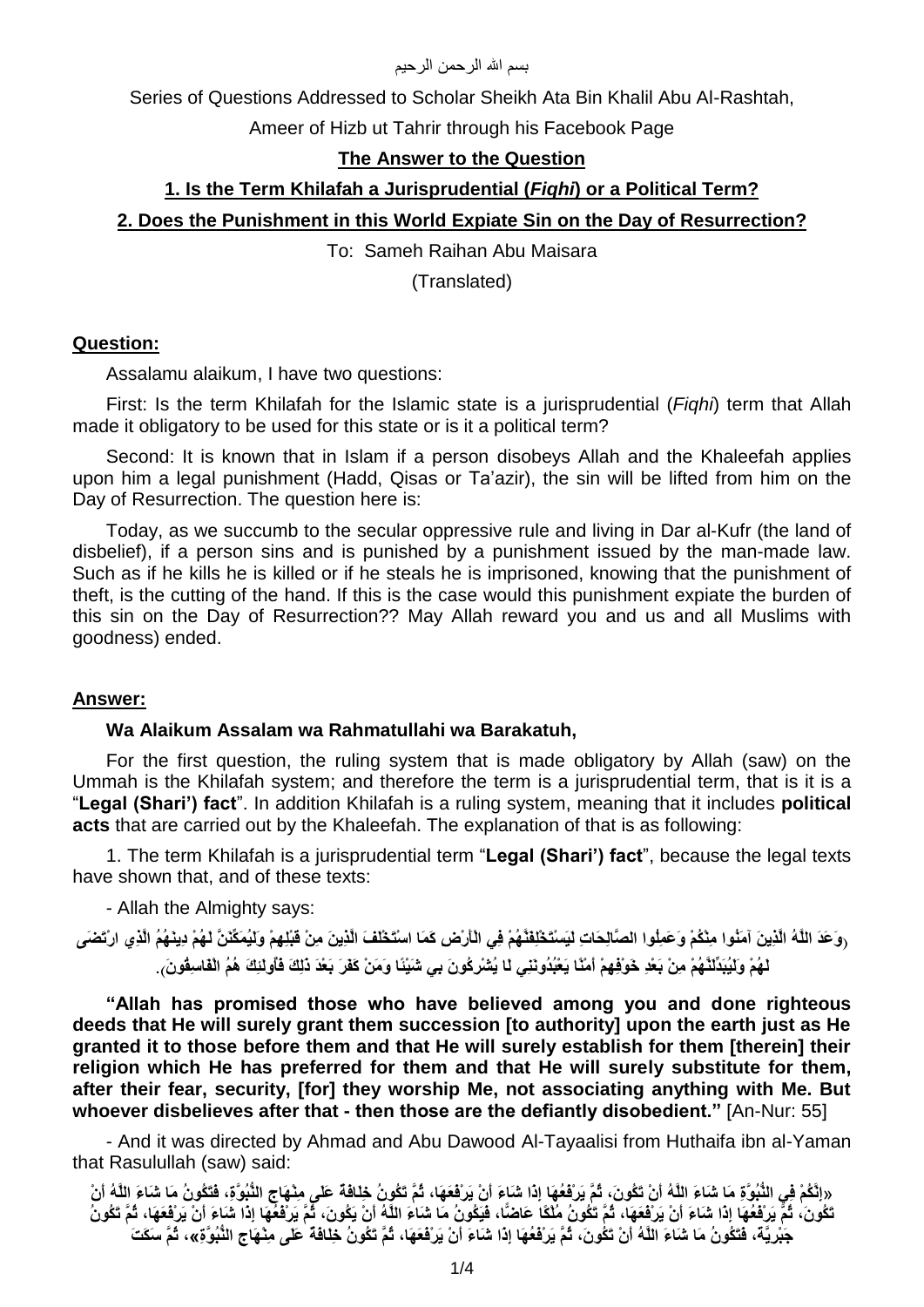**"Prophethood will last with you as long as Allah wants it to last. Then there will be Khilafah according to the method of Prophethood, and it will last for as long as Allah wishes, then He will lift it if He wishes. Then there will be hereditary rule, and it will last for as long as Allah wishes, then He will lift it if He wishes. Then there will be an oppressive rule, and it will last for as long as Allah wishes, then He will lift it if He wishes. Then there will be Khilafah according to the method of Prophethood." Then he (saw) fell silent.**

- Muslim narrated from Hazim saying that: "I lived with Abu Hurairah for five years, and heard him speaking of the Prophet (saw), who said:

«كَانَتْ بَنُو إِسْرَائِيلَ تَس*نُ*وسُهُمُ الأَنْبِيَاءُ، كُلَّمَا هَلَكَ نَبِيٍّ خَلَقَهُ نَبِيٍّ، وَإِنَّهُ لاَ نَبِيَّ بَعْدِي، وَسَيَكُونُ خُلَقَاءُ فَيَكْثُرُونَ» قَالُوا: فَمَا تَأْمُرُنَا؟ قَالَ: ِّ «فُو ا بِبَيْعَةِ الأُوَّل فَالأُوَّلِّ، أَعْطُو<sub>ْ</sub>هُمْ حَقَّهُمْ، فَإِنَّ اللَّهَ سَائِلُّهُمْ عَمَّا اسْتَرْعَاهُمْ»

"**The children of Israel used to be ruled by the Prophets, whenever a prophet perished, another Prophet followed him, and there is no Prophet after me, but there will be Khulafa'a and they will number many". They said: "what do you order us to do?" He (saw) said: "Fulfill the Bayah (pledge of allegiance) to them one after the other, and give them their due right, surely Allah will account them for that which he entrusted them with**".

- Also Muslim extracted on the authority of Abu Sa'eed said: The Messenger of Allah saw) said: «إِذَا بُويِعَ لِخَلِيفَتَيْنِ، فَاقْتُلُوا الْآخَرَ مِنْهُمَا». (saw) said: «إِذَا بَوِيعَ لِخَلِيفَتَيْن **(Bayah), then kill the latter of them"**

Thus the Shariah texts showed that the system is the "Khilafah" and the rulers in this system are the "Khulafaa". That is what the Prophet (saw) called them, and that is what the rightly guided Khulafaa were called ... The Khaleefah is the Ameer Al-Mu'amineen and the Imam of Muslims, who rules them by the Laws of Allah. Thus "Khilafah" and "Khaleefah" are jurisprudential terms, "Legal (Shari') fact", stated in Shari' texts, including the above-mentioned texts.

2. As for the fact that the system of Khilafah is Fardh (obligatory), it is because of the evidences that are contained in the Book (Quran) and the Sunnah and the Consensus of the Sahabah, including the following evidences:

**As for the Book**: Allah the Almighty says, addressing the Prophet (saw):

ِّ فَاحْكُمْ بَيْنَـٰهُمْ بِمَا أَنْزَلَ اللَّهُ و<sup>َ</sup>لِّا تَتَّبِعْ أَهْوَاءَهُمْ عَمَّا جَاءَكَ مِنَ الْحَقِّ

**"So judge between them by what Allah has revealed and do not follow their inclinations away from what has come to you of the truth."** [Al-Ma'ida: 49]

And His saying:

ْ رَوَاْنِ احْكُمْ بَيْنَـهُمْ بِمَا أَنْزَلَ اللَّهُ وَلَـا تَتَّبِعْ أَهْوَاءَهُمْ وَاحْدُرْهُمْ أَنْ يَفْتِنُوكَ عَنْ بَعْضِ مَا أَنْزَلَ اللَّهُ اِلَيْك

**"And judge, [O Muhammad], between them by what Allah has revealed and do not follow their inclinations and beware of them, lest they tempt you away from some of**  what Allah has revealed to you." [Al-Ma'ida: 49]

The address to the Prophet (saw) to rule by what Allah has revealed is an address to his Ummah. The implication of this is to find a ruler after the Messenger of Allah (saw) to rule between them by what Allah has revealed. The command in the Ayah is an obligation; because the content of the command is obligatory. This is an evidence of assertiveness as defined in the Islamic legal methodology (Usul). **The ruler who rules between Muslims with what Allah has revealed after the Messenger of Allah (saw) is the Khaleefah, and the ruling system in this manner is the Khilafah system**. In addition, the establishment of the proscribed punishments (Hudud) and other obligatory laws cannot take place unless through a ruler. Whatever is necessary to accomplish a Wajib (obligation) is itself a Wajib, so the establishment of a Khaleefah who implements the Shari' is an obligation. The ruler in this way is the Khaleefah, and the ruling system is the system of Khilafah.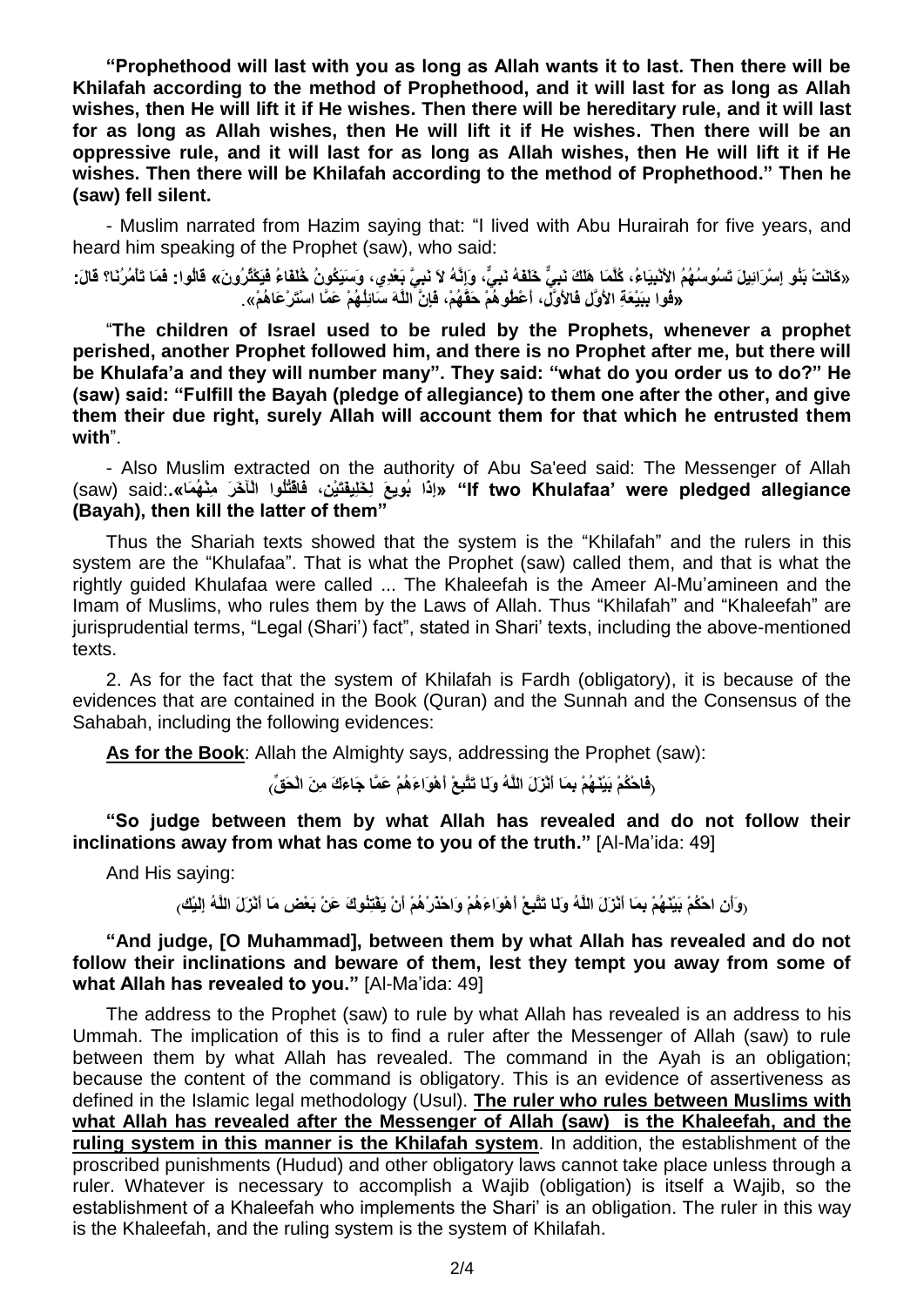**As for the Sunnah:** It was narrated from Nafi' who said: Abdullah ibn Umar told me: I heard the Messenger of Allah (saw) say:

# «من خلع يداً من طاعة لقى الله يوم القيامة لا حجة له، ومن مات وليس في علقه بيعة مات ميتة جاهلية»

# "**Whosoever takes off his hand from allegiance to Allah (swt) will meet Him (swt) on the Day of Resurrection without having any proof for him, and whoever dies without the Bayah (allegiance) on his neck dies the death of Jahiliyyah." [Reported by Muslim]**

Thu the Prophet (saw) made it compulsory upon every Muslim to have a Bayah on his neck, and described the one who dies without having a Bayah on his neck that he dies a death of Jahiliyyah (ignorance). After the Messenger of Allah (saw), Bayah cannot be to anyone except the Khaleefah. The Hadeeth obliges the existence of a Bayah on the neck of every Muslim; that is the existence of a Khaleefah who is accordingly deserves a Bayah upon the neck of every Muslim, otherwise the defaulting dies the death of Jahiliyyah; thus, indicating the graveness of the sin resulting from abandoning the work to find a Khaleefah who governs by Islam.

**As for the consensus of the Sahabah**: They (ra) unanimously agreed on the necessary to establish a Khaleefah to the Messenger of Allah (saw) after his death. The consensus of the Sahabah to establish a Khaleefah was confirmed by them delaying the burial of the Messenger of Allah (saw) after his death, and engaging themselves in appointing a successor (Khaleefah) to him, although the burial of the dead after his death is an obligation. The Sahabah, who were obliged to engage themselves in preparing the burial of the Prophet (saw), some of them worked to appoint the Khaleefah rather than engaging themselves in the burial. The other Sahabah kept silent over this action, and participated in delaying the burial of the prophet (saw) for two nights, despite their ability to condemn the delay, and their ability to bury the Prophet (saw). The Prophet (saw) died Monday morning, and remained without burial throughout Tuesday night and Tuesday, when Abu Bakr (ra), was given the Bayah. Then the Messenger of Allah (saw) was buried in the middle of the night; in the night to Wednesday. Thus the burial was delayed for two nights, and Abu Bakr was given the Bayah before the burial of the Prophet (saw). Therefore, there was a consensus of the Sahabah to engage in appointing a Khaleefah rather than to bury the dead, and this could not be legitimate unless the appointment of a Khaleefah is more obligatory than the burial of the dead.

## • **Based on this, the establishment of the Khilafah is an obligation (fardh), and therefore appointing a Khaleefah is fardh, and what a fardh**!

3. As for the Khilafah, the ruling system in Islam, which contain **political acts** that are carried out by the Khaleefah, this is because politics means taking care of the affairs of the people and the basic work of the Khilafah and the Khaleefah is to take care of the affairs of the Ummah, **and taking care of the affairs by the ruler is politics**.

The word *"sisaysah"* (politics) in the [Arabic] language comes from the root words "sasa" – "yasusu", which carry the meaning of taking care by the ruler. According to Almuheet dictionary: "*sistu ar ra'yyata siyasatan* means *amartuha wa nahaituha*", that is "I ordered and forbade the people".

The word was mentioned in Mukhtar As-Suhah dictionary in the article "s u s": (*sasa ar ra'yyata yasusuha siyasatan*).

There are a number of Ahadeeth linking Khaleefah with taking care of the affairs of the Ummah, including the following Ahadeeth:

Al-Bukhaari reported from Ibn Shihab ... that Salim told him that Abdullah ibn Umar, says: I heard the Messenger of Allah (saw) said:

«كُلُّكُمْ رَاعٍ، وَكُلُّكُمْ مَسْئُولٌ عَنْ رَعِيَّتِهِ، الإِمَامُ رَاعٍ وَمَسْئُولٌ عَنْ رَعِيَّتِهِ...».

**"Every one of you is a shepherd and is responsible for his flock. The leader of the people is a guardian and is responsible for his subjects…"** 

Thus the task of the Khaleefah is to take care of the affairs, **and taking care of the affairs by the ruler is politics in accordance to the linguistic meaning.**